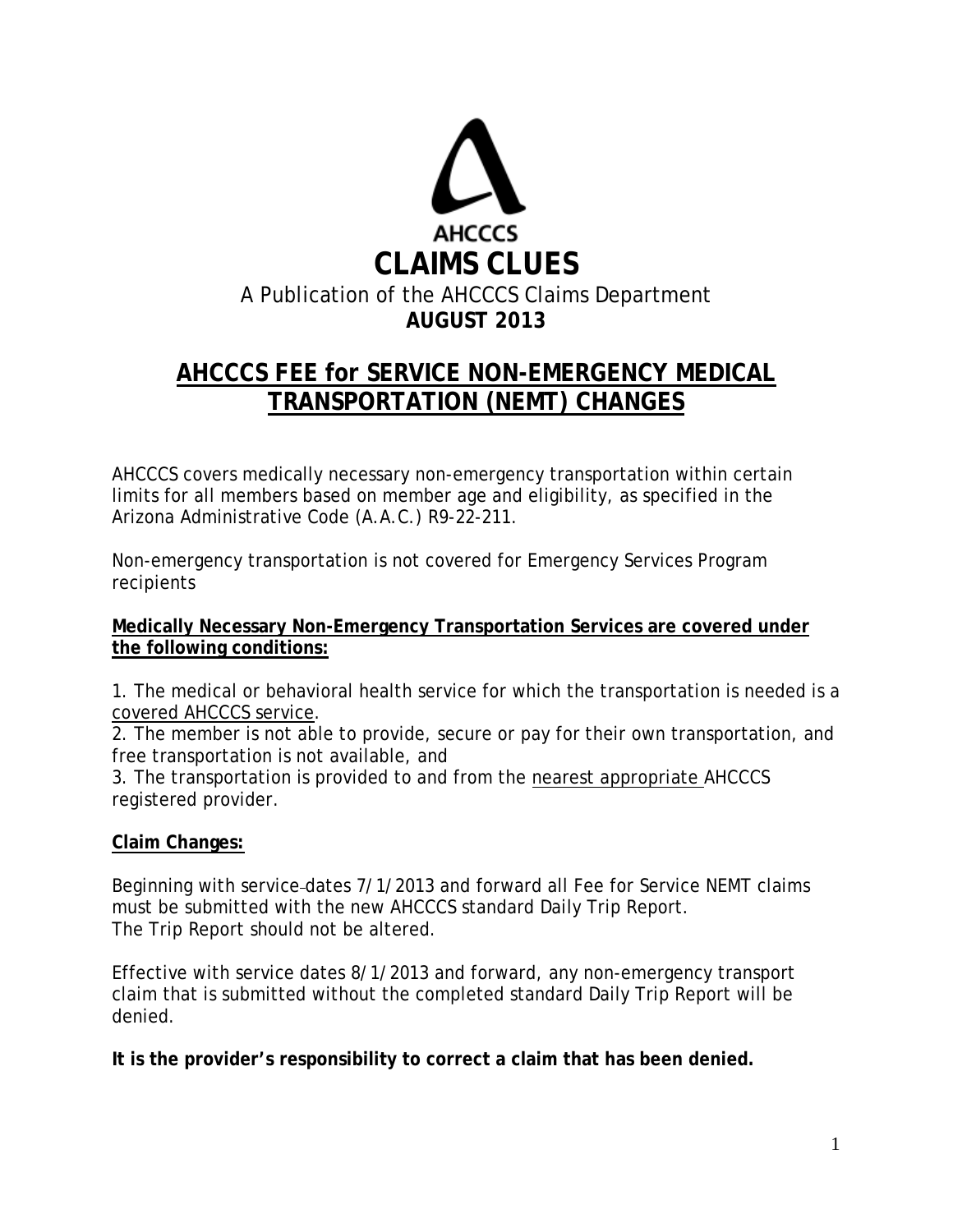If a recipient's transport involves multiple destinations then the daily trip report must document each segment of the transport, including the full address of each location as well as the times and odometer readings.

#### **Trip Report Requirements:**

The size of the trip reports should be 8 ½ x 11 and in black and white.

## **Provider Registration changes:**

Non-emergency medical transport providers (provider type 28) completing Provider Participation Agreements on or after 7/1/13 must complete the online training module and submit the training certificate in order for their applications to be processed.

Providers in this category re-enrolling will need to complete the online training module and submit the training certification along with all other required documents

Documents required as part of the registration packet are:

- Copy of registration for each vehicle
- Companies must submit copies of insurance for each vehicle and must submit copies of their employee's driver's licenses upon request. Upon renewal of insurance a copy must be submitted to AHCCCS
- Proof of vehicle insurance for individual's not employed by a company
- For metered vehicles a copy of licensure from the Department of Weights and Measures is required.

## **Fraud and Abuse:**

Fraud is defined by Federal law (42 CFR 455.2) as:

 "…an intentional deception or misrepresentation made by a person with the knowledge that the deception could result in some unauthorized benefit to himself or some other person. It includes an act that constitutes fraud under applicable Federal or State law."

Abuse is defined by Federal law (42 CFR 455.2) as:

 "…provider practices that are inconsistent with sound fiscal, business, or medical practices, and result in an unnecessary cost to the Medicaid program, or in reimbursement for services that are not medically necessary or fail to meet professionally recognized standards for health care. It also includes recipient practices that result in unnecessary cost to the Medicaid program."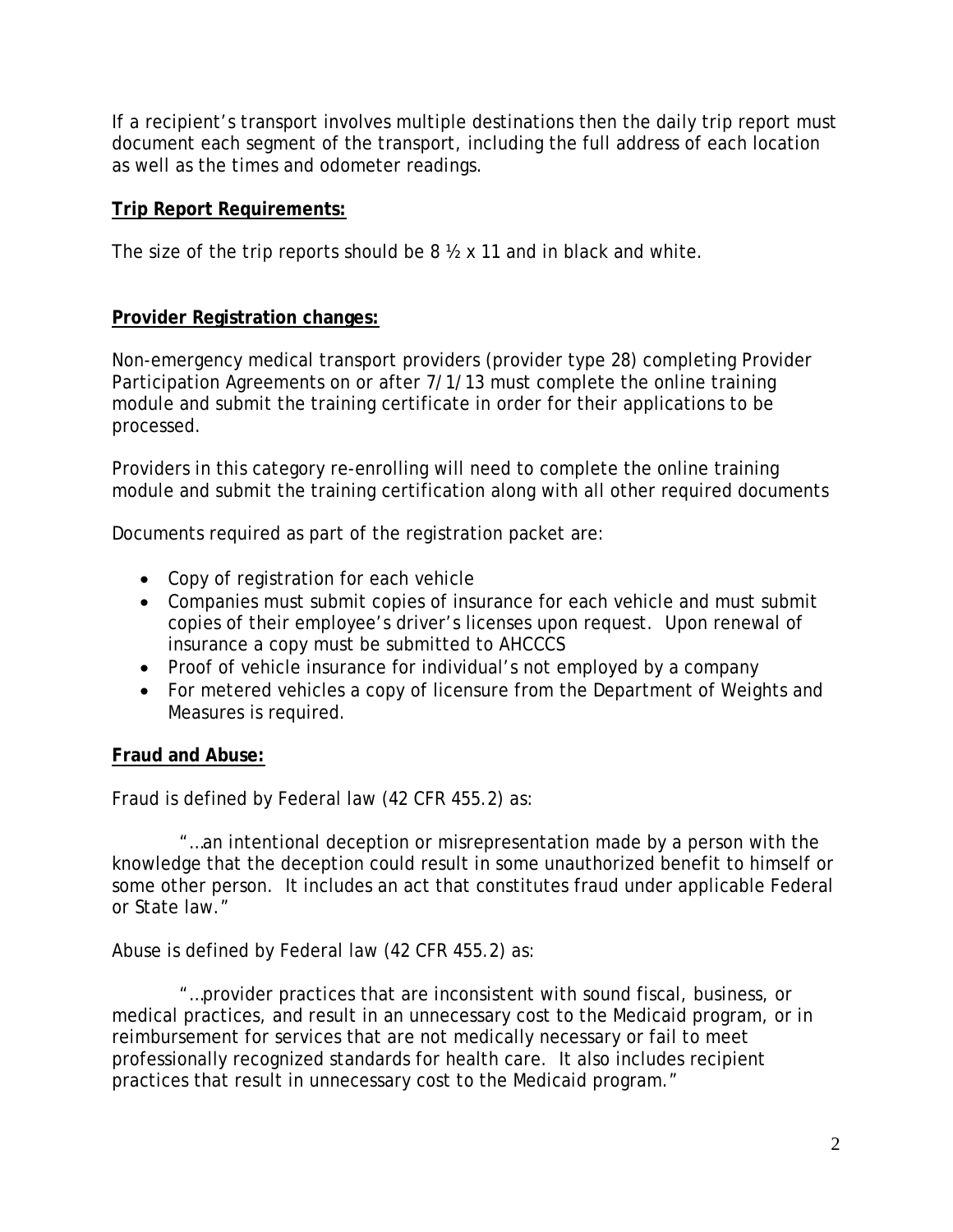The AHCCCS Office of Inspector General audits and investigates providers and members who are suspected of defrauding the AHCCCS program, recovers overpayments, issues administrative sanctions, and refers cases of suspected fraud for criminal prosecution.

## **Provider incentives offered to recipients:**

Provider incentives such as gift cards, free meals, or any other cash in kind "freebies" to recipients for using the transportation services are in violation of the Federal Criminal Penalties Statute 42 USC 1320a-7b (Section 1128 B of the Social Security Act).

Among other impermissible activities, this law prohibits individuals from (knowingly and willfully) offering or paying any remuneration, whether it is cash or in kind, to anyone for the purpose of inducing that individual to order or arrange for any service or item for which payment may be made by a federal health care program, including Medicaid. The offer or payment may be direct or indirect. Such conduct is considered a felony with the possibility of imprisonment up to 5 years as well as a fine not to exceed \$25,000.

# **CMS APPROVED SUPPLEMENTAL WAIVER PAYMENTS FOR OPTION 1 & OPTION 2 ENDS 12/31/13**

Those providers that have selected the option 1 payment methodology submit spreadsheets on the 20<sup>th</sup> of each month, for previous month's activities. The final spreadsheet for December would normally be due on January  $20<sup>th</sup>$  2014 for dates of service through December 2013; however, AHCCCS has extended the spreadsheet submission deadline until March 31<sup>st</sup> of 2014 to allow any remaining services to be submitted.

**Dates of service after 12/31/13 should not be submitted as the waiver will no longer be in effect.**

If you have any questions please email [Rebecca.Fields@azahcccs.gov.](mailto:Rebecca.Fields@azahcccs.gov)